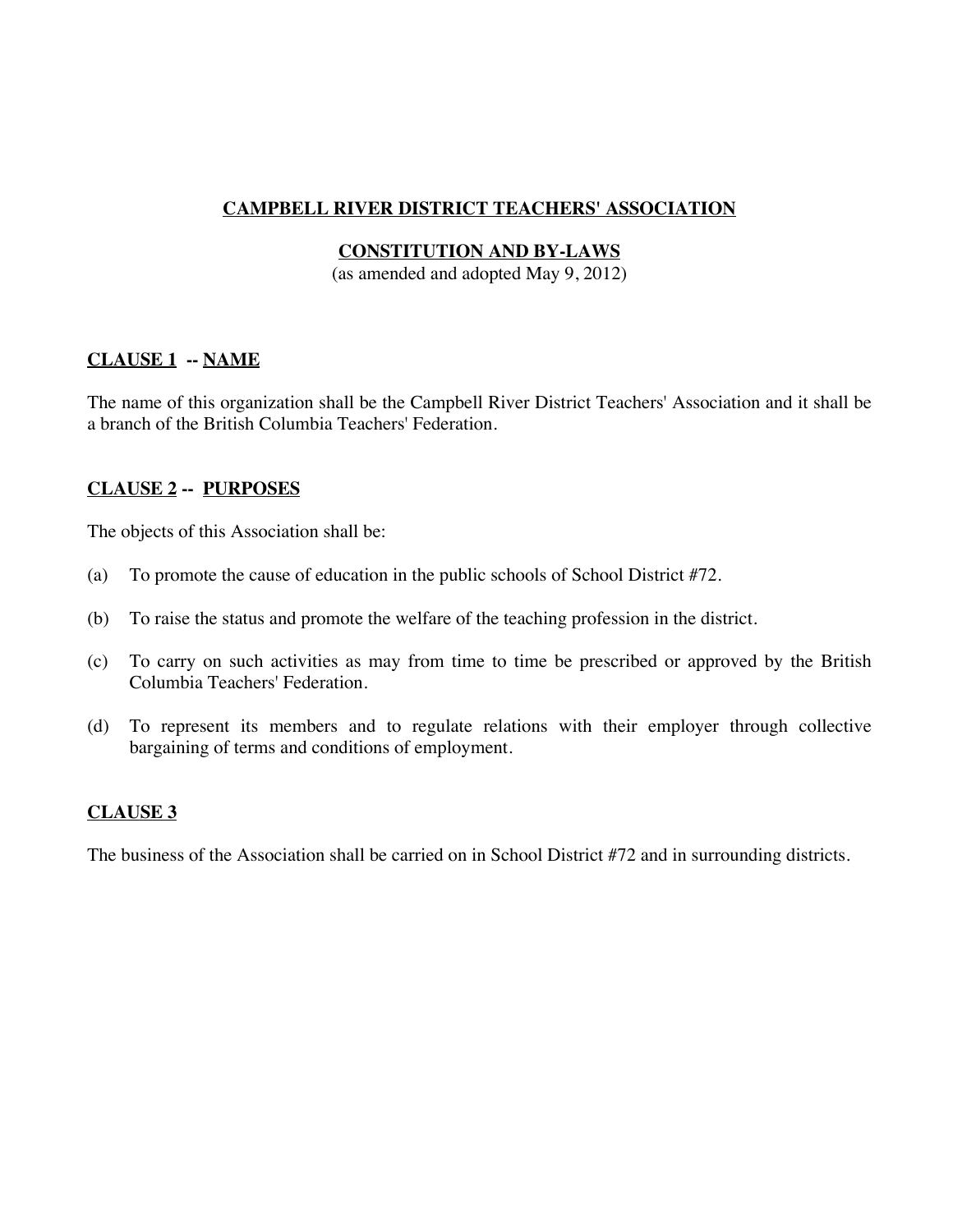### **BY-LAWS OF THE CONSTITUTION OF THE CAMPBELL RIVER DISTRICT TEACHERS' ASSOCIATION**

## **BY-LAW 1 -- MEMBERSHIP**

(a) Membership in the Campbell River District Teachers' Association shall be in accordance with the terms of the Constitution and Policies and Procedures of the British Columbia Teachers' Federation.

### **BY-LAW 2 -- EXECUTIVE**

- (a) Table Officers. The Table Officers of this Association shall consist of a President, 1st Vice-President, 2nd Vice-President, Recording Secretary, Treasurer, Past-President, and the Local Rep.
- (b) Executive Committee. The Executive Committee shall consist of the Table Officers, Standing Committees' Chairpeople, and other Chairpeople as designated from time to time.
- (c) Executive members of the CRDTA may hold up to two positions on the executive in the event that all of the positions are not filled.
- (d) Representative Assembly. Includes the Executive Committee, and all staff representatives.
- (e) Duties. The Executive Committee shall, subject to the authority of general meetings of the Society, govern the Society.
- (f) Quorum. A quorum for any meeting of the Table Officers, or the Executive Committee, or the Representative Assembly, shall be at least 50 per cent of the members.

### **BY-LAW 3 -- STAFF REPRESENTATION AND REP ASSEMBLY**

(a) Staff Representatives shall be chosen by each staff concerned as early as possible in the school year. The number of Representatives chosen shall be determined by the following schedule:

1-20 Staff Members - One Representative 21-45 Staff Members - Two Representatives Above 45 Staff Members - Three Representatives

- (b) Each job site at which more than one teacher regularly works shall be entitled to staff presentation.
- (c) Duties of the Rep Assembly:
	- i) advise the Table Officers on any question affecting association policy,
	- ii) authorize or prohibit any proposal of the Executive Committee for action which it deems to be contrary or beyond the scope of association policy,
	- iii) decisions of the Rep Assembly are subject to the approval of a general meeting,
	- iv) Rep Assembly shall meet at the call of the President and/or Executive Committee. 20% of the Staff Reps may call a meeting,
	- v) Rep Assembly shall review the budget prior to the Annual General Meeting,
	- vi) Rep Assembly may select an appeal/problem-solving/mediation committee,
	- vii) Rep Assembly shall undertake duties from time-to-time that may be assigned to it by a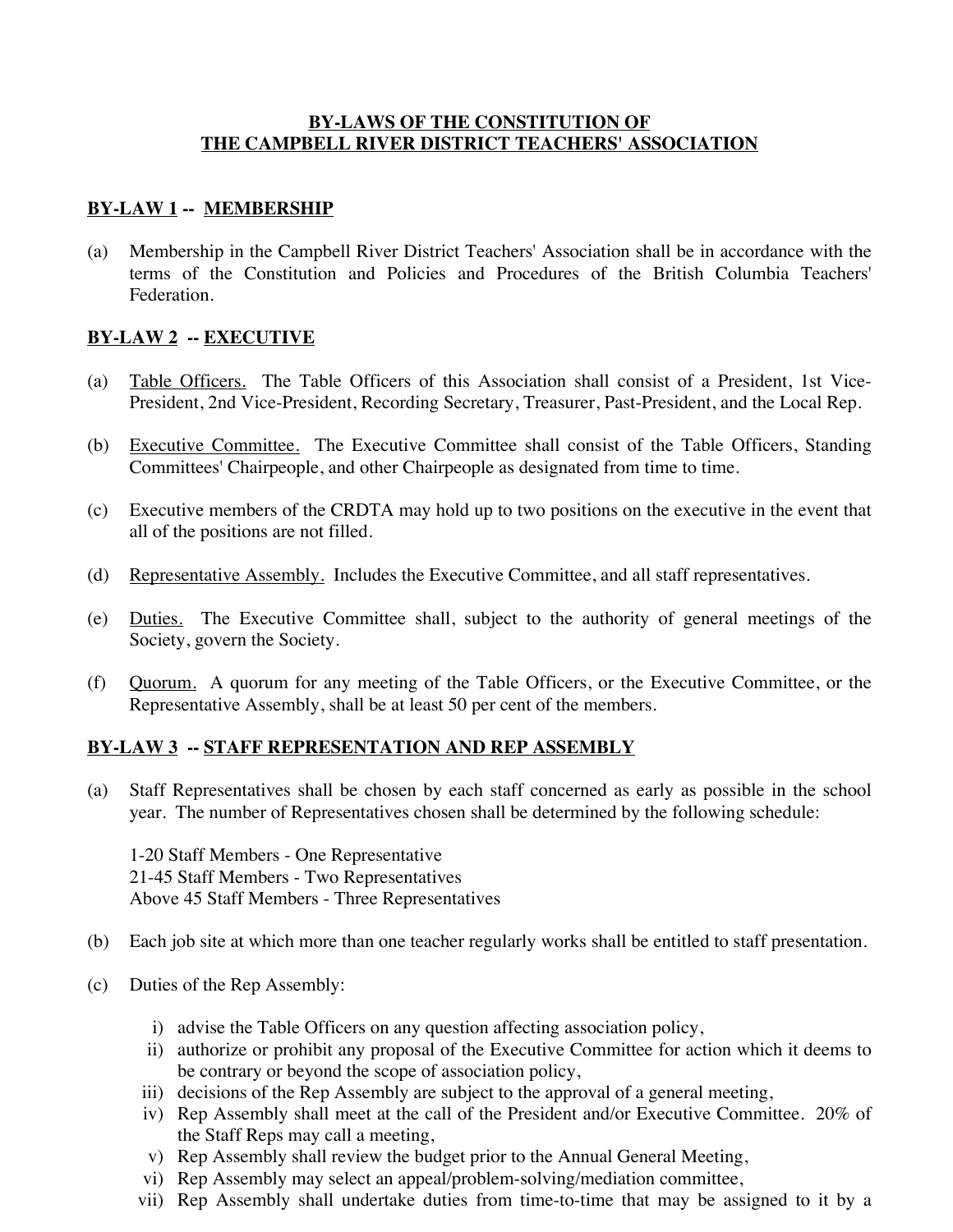## **BY-LAW 4 -- ELECTIONS**

- (a) All Table Officers and Standing Committee Chairpeople, shall be elected at the Annual General Meeting in May. Subject to By-laws 4(i) and (k), such officers shall continue in office until June 30 of the following year, except for the Treasurer, whose term shall expire August 31. (Amended Feb 20/91)
- (b) The Local Association Representative shall be elected for a two-year term at the Annual General Meeting in even-numbered years. The first alternate Local Association Representative shall be the President; the second alternate Local Association Representative shall be the first Vice-President.
- (c) Active members only shall be eligible to vote and to hold office.
- (d) The Table Officers will appoint an "Annual General Meeting Returning Officer" who shall conduct the elections. Such person shall not be a candidate for any office.
- (e) Nominations for President shall close two (2) weeks prior to the Annual General Meeting, and the Returning Officer will notify all staffs, forthwith, in typewritten or handwritten form, of the nominee(s).
- (f) Balloting:
	- (1) Successful candidates must receive fifty (50) per cent plus one of the votes to be elected.
	- (2) Advance balloting will be permitted for the following situations:
		- i) members at Sayward School, Cortes Island School, and any other rural school designated by the Table Officers.
		- ii) members who on the day of the Annual General Meeting are to be absent due to School Board approved field trips, sports events, Professional Development, or special leave, which takes them out of the district.
		- iii) Where there are more than two candidates for an office, members may mark their ballots in a preferential manner.
- (g) Should a nomination not be received for President within the stipulated time for nominations, nominations may be accepted from the floor of the meeting.
- (h) If an office is not filled by election, that position shall be filled by appointment of the Table Officers, subject to approval at the next General Meeting.
- (i) Whenever a vacancy occurs among Table Officers or Chairpeople or where a position is declared vacant under By-law 4(k), such vacancy shall be filled for the remainder of the term by election at a General Meeting. (Amended Feb 20/91)
- (j) Delegates to the British Columbia Teachers' Federation Annual General Meeting will be elected at a general meeting of the Association.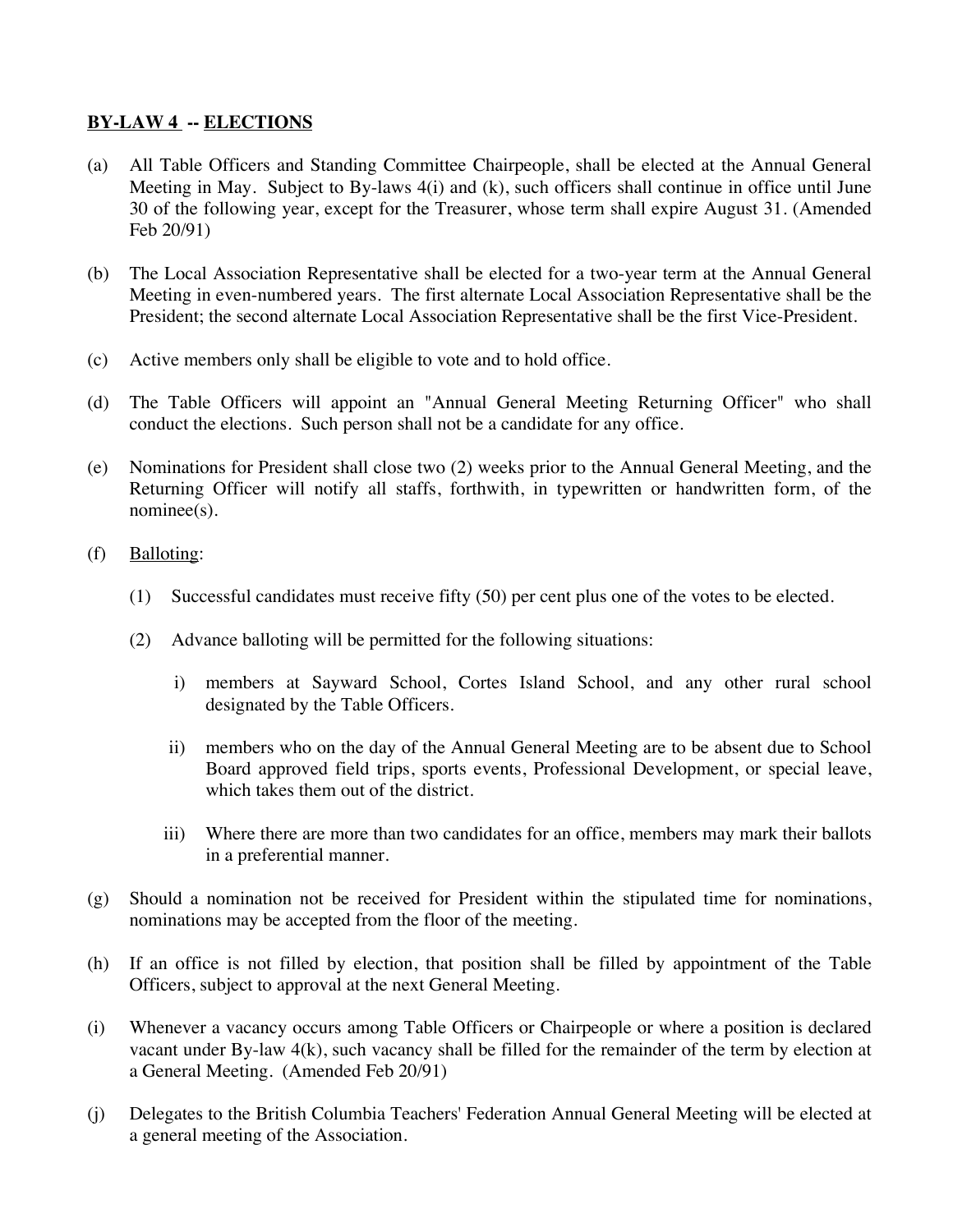(k) Where a general meeting of the Association adopts a motion of non-confidence in a Table Officer or Chairperson, a subsequent general meeting may, with five (5) working days' written notice to members, adopt a motion declaring the position(s) in question to be vacant. If the general meeting adopts such a motion, it shall forthwith conduct an election for the position(s) for the remainder of the term, pursuant to By-law (i).

# **BY-LAW 5 -- DUTIES OF OFFICERS**

- (a) The duties of the Executive Committee shall be as defined in the Simplified Rules of Order (BCTF version of Robert's Rules) when not in conflict with any clause of this constitution. These rules shall also govern the procedure of all meetings.
- (b) The newly-elected Table Officers shall, On July 1, assume the responsibility for the affairs of the Association.
- (c) The President, subject to negotiations with the Board of School Trustees, shall be entitled to 100 per cent time off for Association duties with the Association bearing the cost of the President's salary.
- (d) The President shall:
	- i) be the presiding officer of the Association;
	- ii) be the Chairperson of the Executive Committee and a member ex-officio of all Committees and Sub-committees;
	- iii) have general supervision of all matters and affairs of the Association;
	- iv) provide a printed report at the Annual General Meeting; and
	- v) be the 'alternate' to the Local Representative, and shall attend each British Columbia Teachers' Federation Representative Assembly.
- (e) The 1st Vice-President or in his/her absence, the 2nd Vice-President, shall perform the duties of the President in his/her absence. Duties will also include liaison with business and labour. Benefits shall be the responsibility of the Second Vice-President.
- (f) The Recording Secretary shall keep accurate minutes of all meetings of the Table Officers, the Executive Committee, the Representative Assembly, and General Membership.
- (g) The Treasurer shall:
	- i) Receive, disperse, and accurately account for all monies within budget allocation. He/she shall disperse monies beyond this allocation only on the instruction of seventy-five (75) per cent of the Executive Committee, or the Representative Assembly, or a general meeting.
	- ii) Deposit all monies received at a local Chartered Bank and/or Credit Union to the credit of the Association and shall draw on these funds by cheque signed in accordance with a resolution of the Executive Committee, or the Representative Assembly, or a general meeting.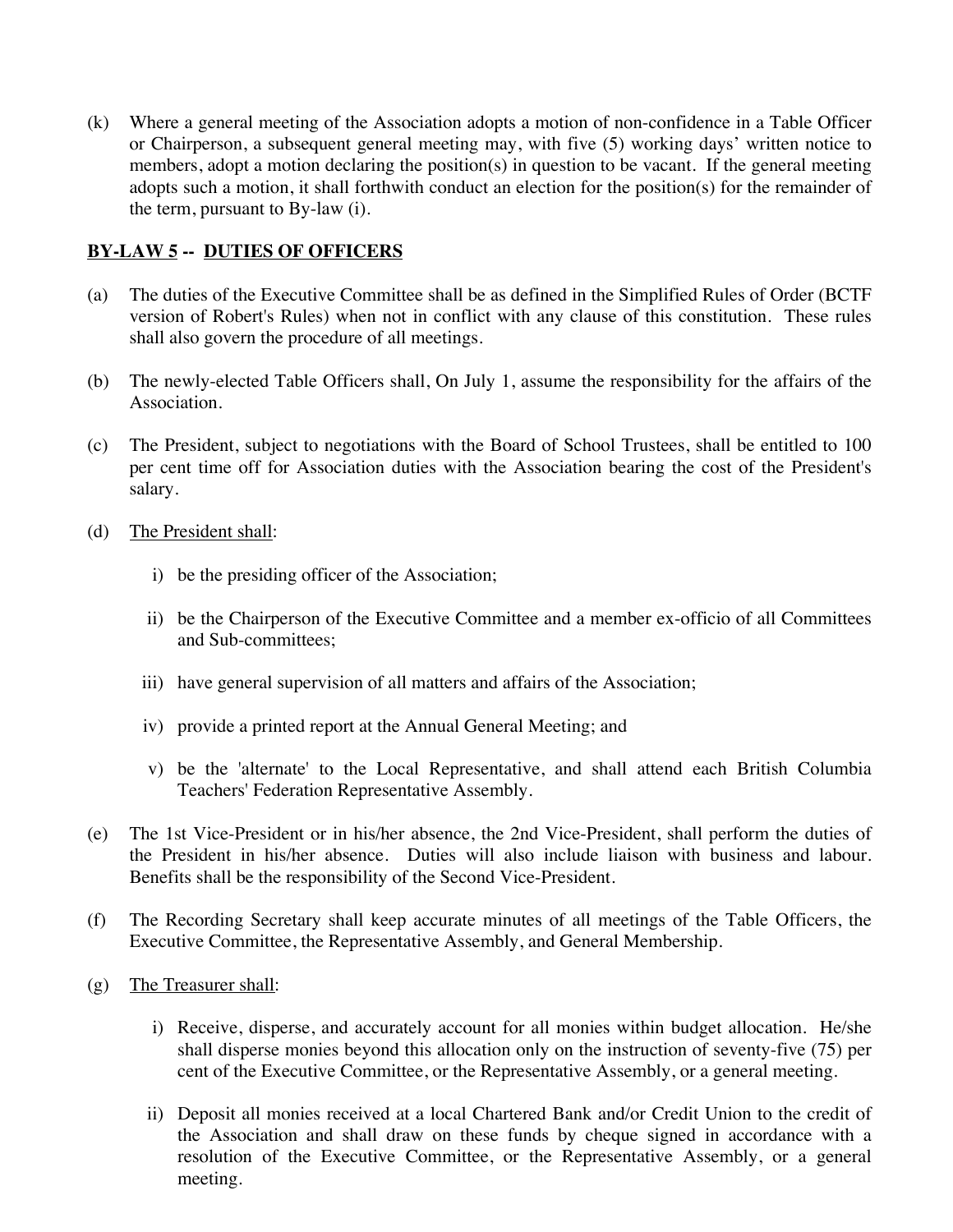- iii) Ensure that any expenditure of more than \$500 shall not be allowed at a general meeting unless it has been reviewed by Executive Committee meeting, or a Representative Assembly meeting.
- (h) The Local Association Representative shall:
	- i) Represent the Association at all meetings of the Representative Assembly of the British Columbia Teachers' Federation.
	- ii) Keep the Association informed of all matters concerning the Representative Assembly and other provincial matters pertaining to the welfare of this Association, as stated in provincial policy.

# **BY-LAW 6 -- STANDING COMMITTEE**

- (a) The Association shall have Standing Committees whose Chairpersons shall be elected in the manner established in By-Law 4(a) and 4(b) and 4(c). Other committees may be formed from time to time by the consensus or resolution of the Table Officers, the Executive Committee, the Representative Assembly, or a general meeting.
- (b) The Association shall have the following standing Committees:
	-
	- Professional Development Aboriginal Education
	- Bargaining Social Justice
		-
	- TTOCs Working & Learning Conditions
	-
	- Health & Safety
	- (c) That in the event that a committee is left vacant, an executive member can represent more than one committee.

# **BY-LAW 7 -- FEES AND LEVIES**

(a) The Association annual fee shall be levied at the Annual General Meeting and shall be payable in accordance with the constitution of the British Columbia Teachers' Federation.

# **BY-LAW 8 -- MEETINGS**

- (a) Members other than active members shall not participate in any matters relating to collective bargaining.
- (b) Meetings of the Campbell River District Teachers' Association shall be open only to members in good standing, together with guests admitted with the approval of the meeting.
- (c) The Annual General Meeting shall be held in May, prior to the Spring Meeting of the Representative Assembly, for the purpose of:
	- i) receiving committee reports,
	- ii) receiving a financial statement,
	- iii) electing officers of the Association,
	- iv) appointing an auditor,
	- v) determining the budget for the following year and setting the fee,
	- vi) adopting a policy and procedures,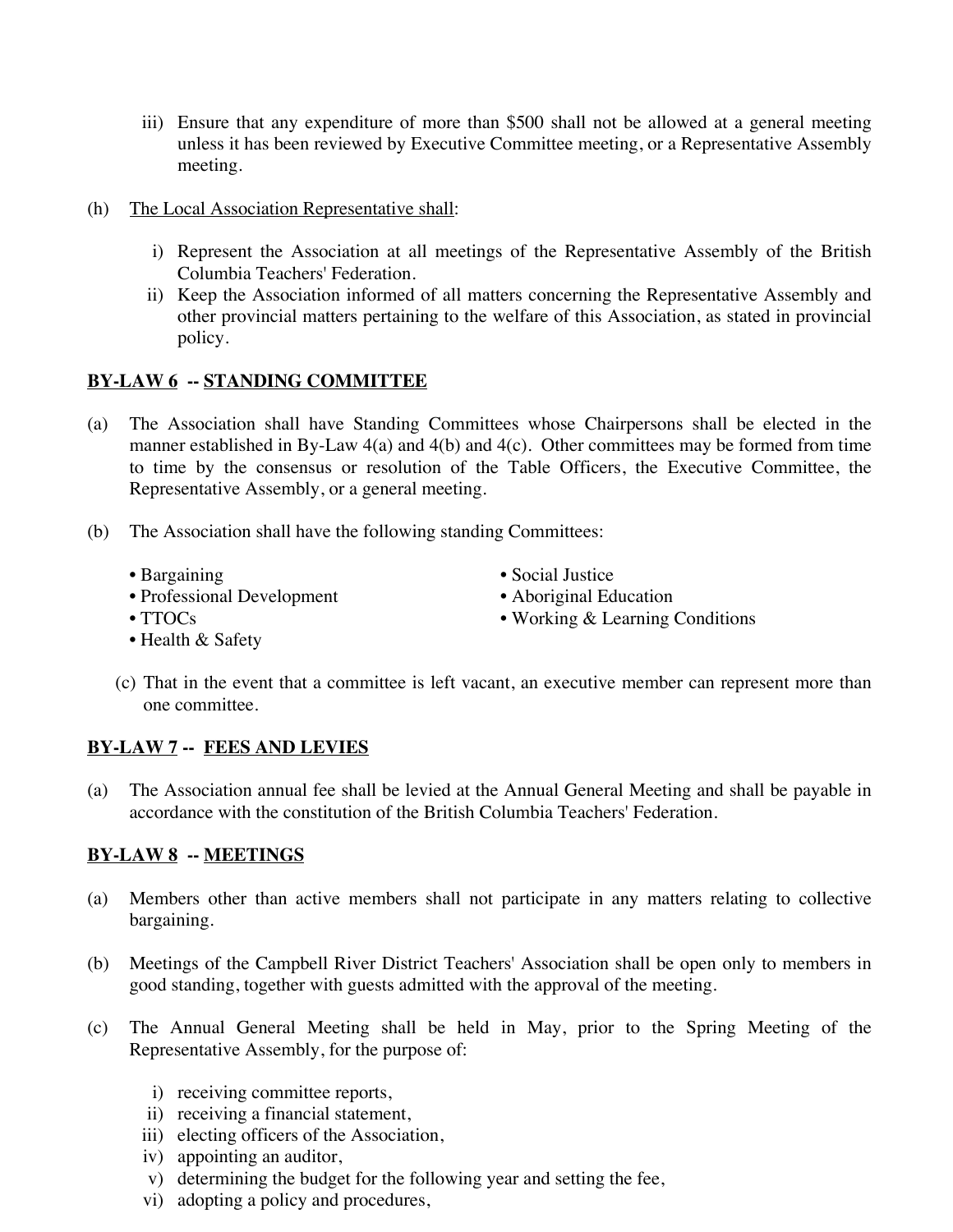- d) General Meetings shall be held at the call of the President, the Executive Committee, or at least fifteen (15) per cent of the active members of the Association. Such General Meetings shall be held for any purpose properly to be considered by the membership and specifically for the purpose of ratification of a contract settlement.
- (e) The Executive Committee shall meet at the call of the President or at the call of fifty (50%) per cent of its members.

# **BY-LAW 9 -- VOTING AND REFERENDUM**

- (a) Voting at all meetings shall be limited to active members in good standing of the Campbell River District Teachers' Association.
- (b) Voting at all meetings shall be by a show of hands except when a ballot is demanded by one third of the members present.
- (c) Voting for the approval or rejection of the Contract Settlement and governing clauses shall be by secret ballot, and shall require a majority vote of the ballots cast.
- (d) The Executive Committee may at its discretion, and shall when directed by a general meeting or the Representative Assembly, submit to the voting members any questions affecting the interests of the federation. The Representative Assembly shall determine the referendum voting procedures. No action shall be taken by the Executive Committee or Representative Assembly except as authorized by a majority of those voting.

### **BY-LAW 10 -- QUORUM**

At any General Meeting of the Association, a quorum shall exist when there is at least fifteen (15) per cent of the number of full-time equivalents present.

# **BY-LAW 11 -- AUDIT AND FINANCIAL YEAR**

- (a) The accounts of the Association shall be audited by a person or persons elected at the Annual General Meeting, or failing such election, by person or persons named by the Executive Committee.
- (b) The financial year shall commence on July 1st of each year.

### **BY-LAW 12 -- INSPECTION OF BOOKS**

Any member of the Society shall, by giving seven (7) days' notice, have the right to inspect the books of account and records of the Society.

# **BY-LAW 13 -- TEACHERS-ON-CALL**

(a) Except in emergency situations, all teachers-on-call employed by School District #72 shall have B.C. Certification, shall belong to both the British Columbia Teachers' Federation, and the Campbell River District Teachers' Association as Active Members. The fees set by both organizations shall be paid as prescribed.